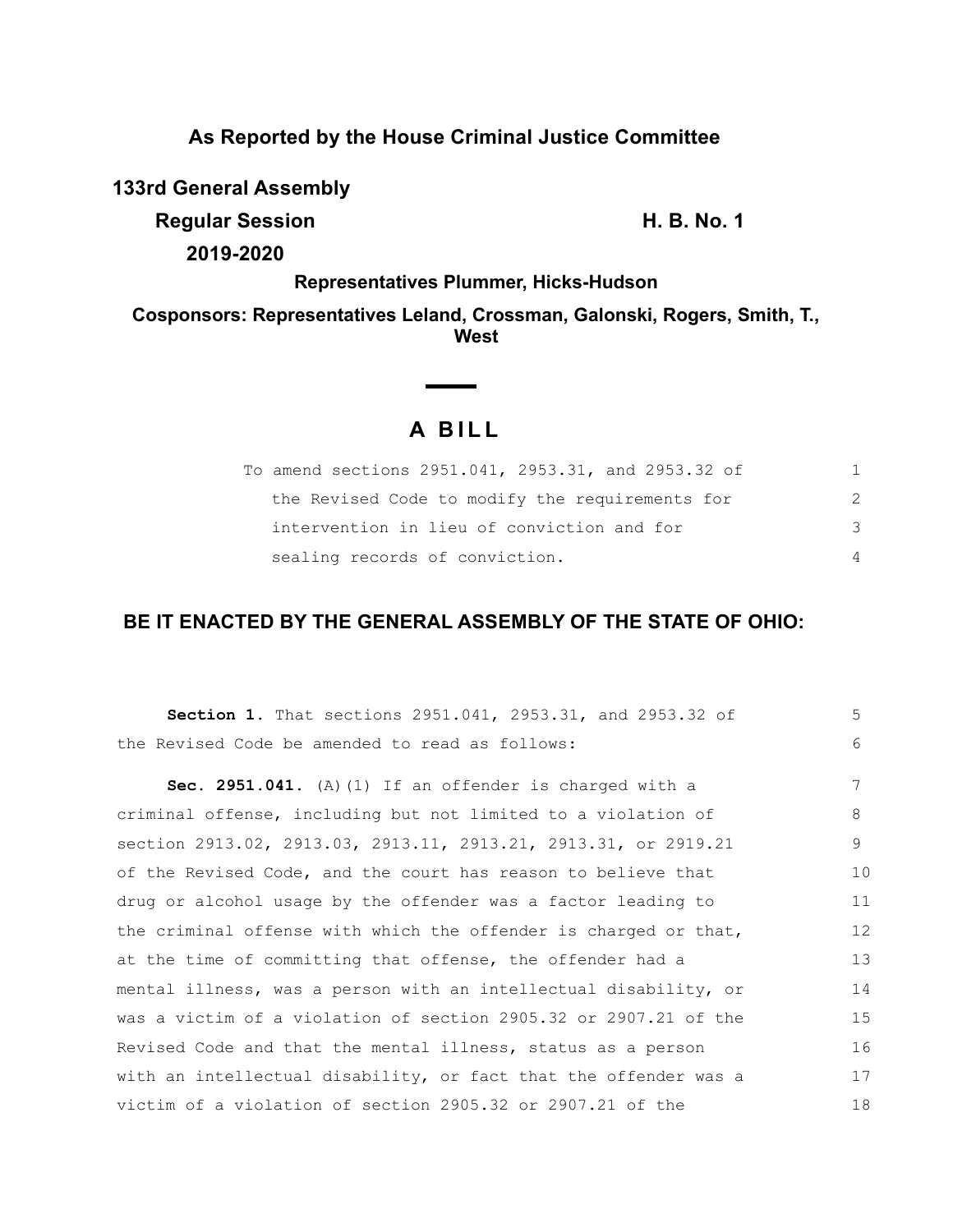#### **H. B. No. 1 Page 2 As Reported by the House Criminal Justice Committee**

Revised Code was a factor leading to the offender's criminal behavior, the court may accept, prior to the entry of a guilty plea, the offender's request for intervention in lieu of conviction. The request shall include a statement from the offender as to whether the offender is alleging that drug or alcohol usage by the offender was a factor leading to the criminal offense with which the offender is charged or is alleging that, at the time of committing that offense, the offender had a mental illness, was a person with an intellectual disability, or was a victim of a violation of section 2905.32 or 2907.21 of the Revised Code and that the mental illness, status as a person with an intellectual disability, or fact that the offender was a victim of a violation of section 2905.32 or 2907.21 of the Revised Code was a factor leading to the criminal offense with which the offender is charged. The request also shall include a waiver of the defendant's right to a speedy trial, the preliminary hearing, the time period within which the grand jury may consider an indictment against the offender, and arraignment, unless the hearing, indictment, or arraignment has already occurred. The Unless an offender alleges that drug or alcohol usage by the offender was a factor leading to the criminal offense with which the offender is charged, the court may reject an offender's request without a hearing. If the court elects to consider an offender's request or the offender alleges that drug or alcohol usage by the offender was a factor leading to the criminal offense with which the offender is charged, the court shall conduct a hearing to determine whether the offender is eligible under this section for intervention in lieu of conviction and shall stay all criminal proceedings pending the outcome of the hearing. If the court schedules a hearing, the court shall order an assessment of the offender for the purpose of determining the offender's program eligibility for 19 20 21 22 23 24 25 26 27 28 29 30 31 32 33 34 35 36 37 38 39 40 41 42 43 44 45 46 47 48 49 50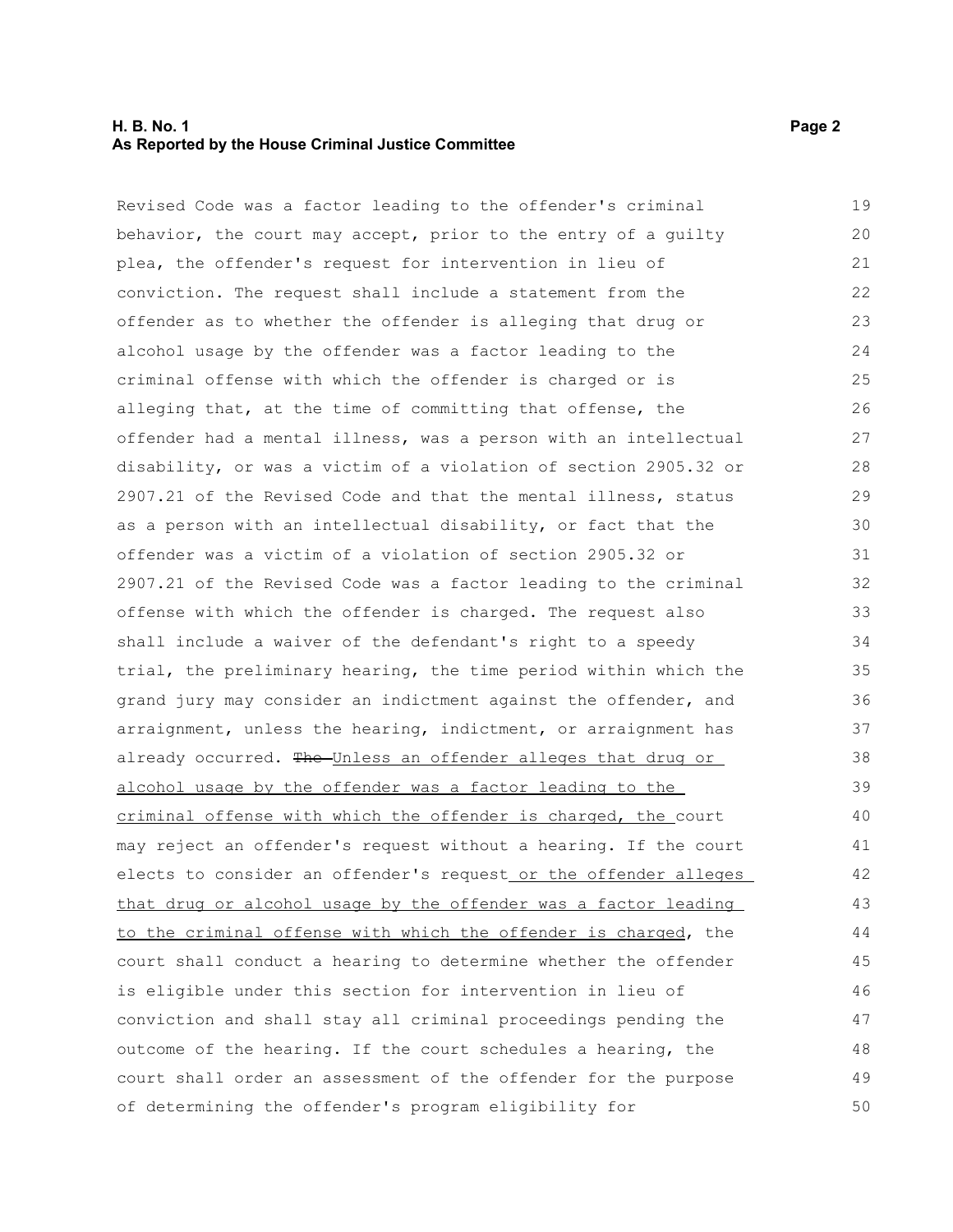## **H. B. No. 1 Page 3 As Reported by the House Criminal Justice Committee**

| intervention in lieu of conviction and recommending an                  | 51 |
|-------------------------------------------------------------------------|----|
| appropriate intervention plan.                                          | 52 |
| If the offender alleges that drug or alcohol usage by the               | 53 |
| offender was a factor leading to the criminal offense with which        | 54 |
| the offender is charged, the court may order that the offender          | 55 |
| be assessed by a community addiction services provider or a             | 56 |
| properly credentialed professional for the purpose of                   | 57 |
| determining the offender's program eligibility for intervention         | 58 |
| in lieu of conviction and recommending an appropriate                   | 59 |
| intervention plan. The community addiction services provider or         | 60 |
| the properly credentialed professional shall provide a written          | 61 |
| assessment of the offender to the court.                                | 62 |
| (2) The victim notification provisions of division (C) of               | 63 |
| section 2930.06 of the Revised Code apply in relation to any            | 64 |
| hearing held under division (A) (1) of this section.                    | 65 |
| (B) An offender is eligible for intervention in lieu of                 | 66 |
| conviction if the court finds all of the following:                     | 67 |
| (1) The offender previously has not been convicted of or                | 68 |
| pleaded guilty to any felony offense of violence.                       | 69 |
| (2) The offense is not a felony of the first, second, or                | 70 |
| third degree, is not an offense of violence, is not a felony sex        | 71 |
| offense, is not a violation of division $(A)$ $(1)$ or $(2)$ of section | 72 |
| 2903.06 of the Revised Code, is not a violation of division (A)         | 73 |
| (1) of section 2903.08 of the Revised Code, is not a violation          | 74 |
| of division (A) of section 4511.19 of the Revised Code or a             | 75 |
| municipal ordinance that is substantially similar to that               | 76 |
| division, and is not an offense for which a sentencing court is         | 77 |
| required to impose a mandatory prison term.                             | 78 |
| (3) The offender is not charged with a violation of                     | 79 |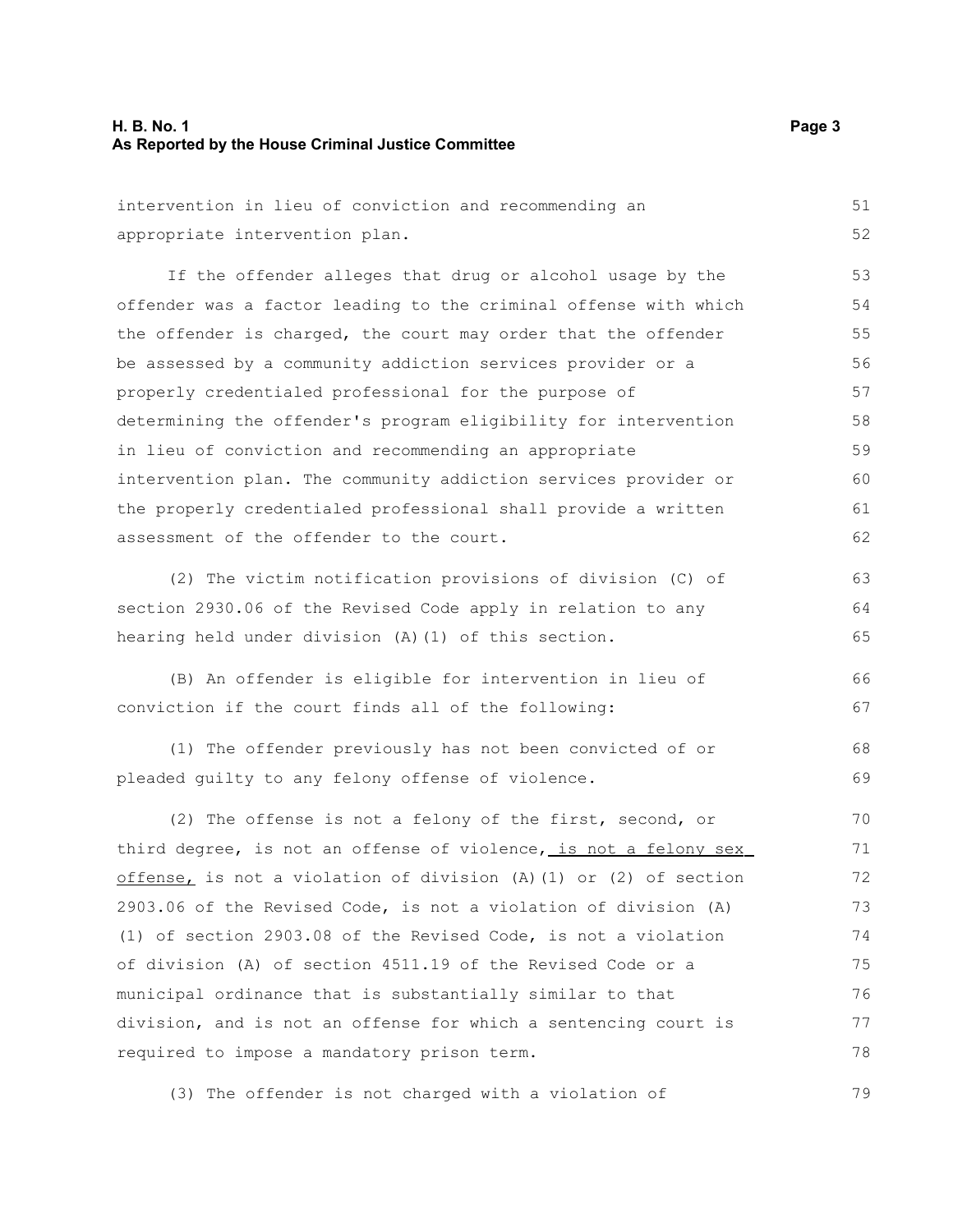#### **H. B. No. 1 Page 4 As Reported by the House Criminal Justice Committee**

section 2925.02, 2925.04, or 2925.06 of the Revised Code, is not charged with a violation of section 2925.03 of the Revised Code that is a felony of the first, second, third, or fourth degree, and is not charged with a violation of section 2925.11 of the Revised Code that is a felony of the first or second degree. 80 81 82 83 84

(4) If an offender alleges that drug or alcohol usage by the offender was a factor leading to the criminal offense with which the offender is charged, the court has ordered that the offender be assessed by a community addiction services provider or a properly credentialed professional for the purpose of determining the offender's program eligibility for intervention in lieu of conviction and recommending an appropriate intervention plan, the offender has been assessed by a community addiction services provider of that nature or a properly credentialed professional in accordance with the court's order, and the community addiction services provider or properly credentialed professional has filed the written assessment of the offender with the court. 85 86 87 88 89 90 91 92 93 94 95 96 97

(5) If an offender alleges that, at the time of committing the criminal offense with which the offender is charged, the offender had a mental illness, was a person with an intellectual disability, or was a victim of a violation of section 2905.32 or 2907.21 of the Revised Code and that the mental illness, status as a person with an intellectual disability, or fact that the offender was a victim of a violation of section 2905.32 or 2907.21 of the Revised Code was a factor leading to that offense, the offender has been assessed by a psychiatrist, psychologist, independent social worker, licensed professional clinical counselor, or independent marriage and family therapist for the purpose of determining the offender's program eligibility for intervention in lieu of conviction and 98 99 100 101 102 103 104 105 106 107 108 109 110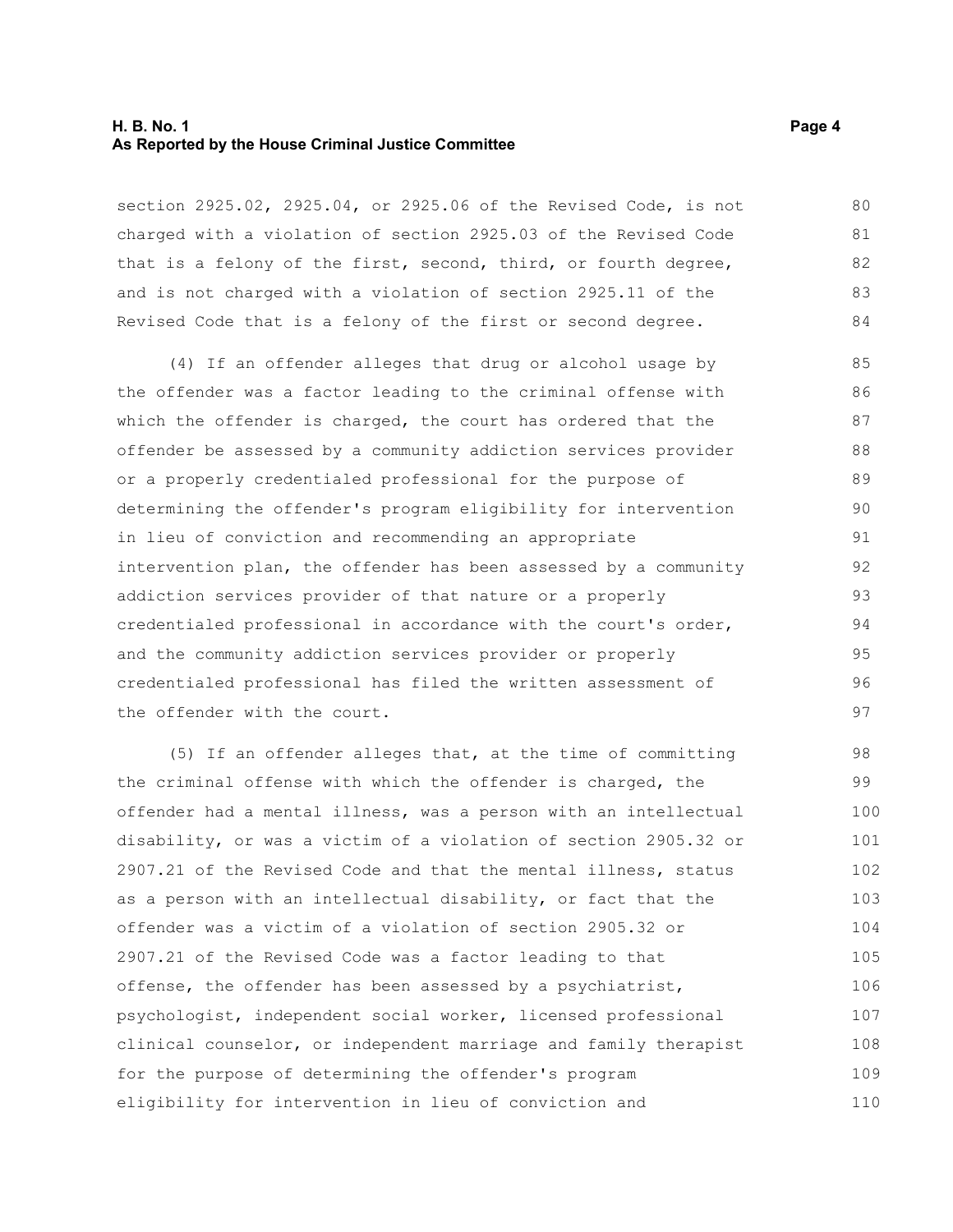#### **H. B. No. 1 Page 5 As Reported by the House Criminal Justice Committee**

# recommending an appropriate intervention plan. (6) The offender's drug usage, alcohol usage, mental illness, or intellectual disability, or the fact that the offender was a victim of a violation of section 2905.32 or 2907.21 of the Revised Code, whichever is applicable, was a factor leading to the criminal offense with which the offender is charged, intervention in lieu of conviction would not demean the seriousness of the offense, and intervention would

substantially reduce the likelihood of any future criminal activity. 119 120

(7) The alleged victim of the offense was not sixty-five years of age or older, permanently and totally disabled, under thirteen years of age, or a peace officer engaged in the officer's official duties at the time of the alleged offense. 121 122 123 124

(8) If the offender is charged with a violation of section 2925.24 of the Revised Code, the alleged violation did not result in physical harm to any person.

(9) The offender is willing to comply with all terms and conditions imposed by the court pursuant to division (D) of this section.

(10) The offender is not charged with an offense that would result in the offender being disqualified under Chapter 4506. of the Revised Code from operating a commercial motor vehicle or would subject the offender to any other sanction under that chapter. 131 132 133 134 135

(C) At the conclusion of a hearing held pursuant to division (A) of this section, the court shall enter its determination as to-determine whether the offender will be granted intervention in lieu of conviction. In making this 136 137 138 139

111

125 126 127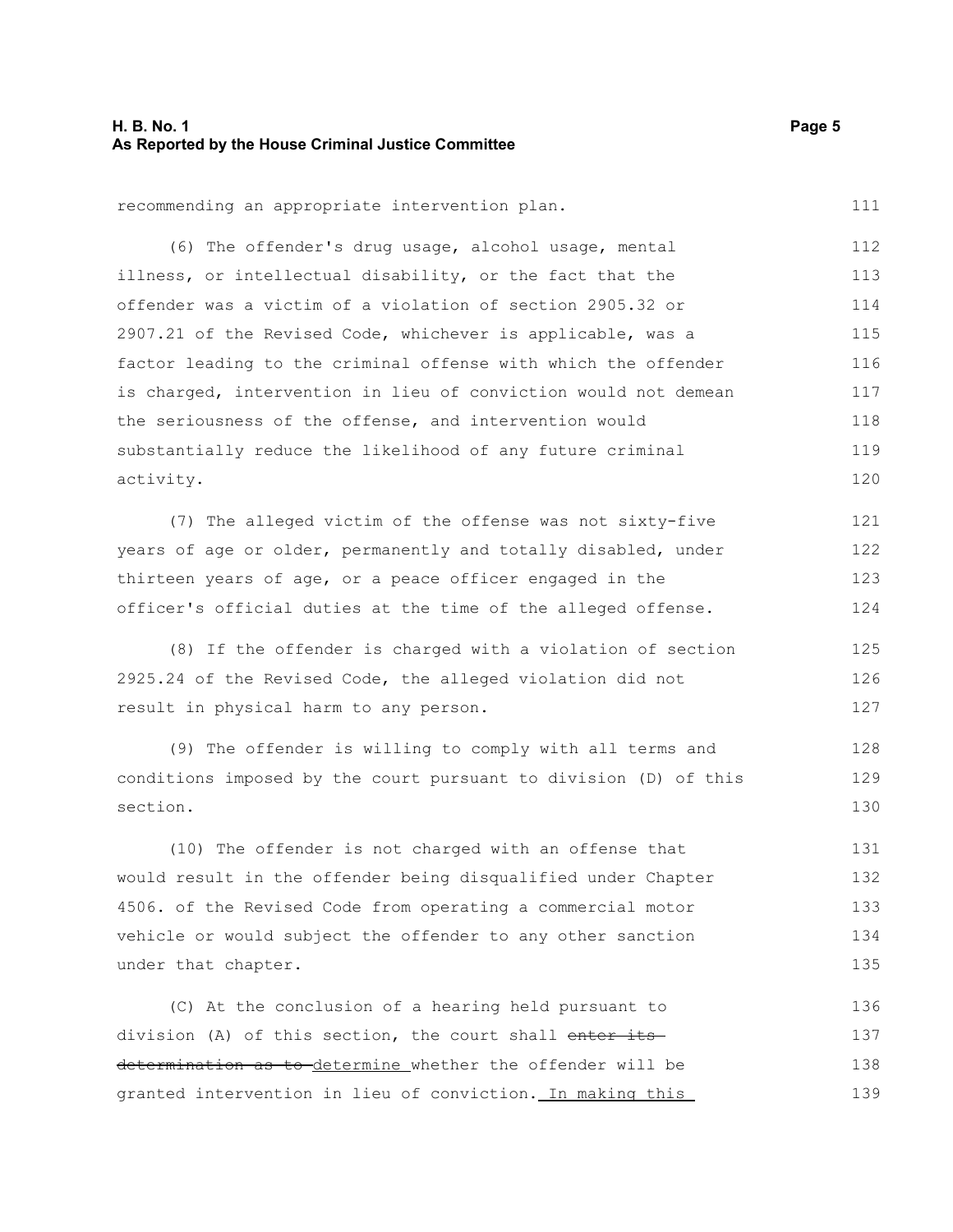## **H. B. No. 1 Page 6 As Reported by the House Criminal Justice Committee**

| determination, the court shall presume that intervention in lieu | 140 |
|------------------------------------------------------------------|-----|
| of conviction is appropriate. If the court finds under this      | 141 |
| division and division (B) of this section that the offender is   | 142 |
| eligible for intervention in lieu of conviction and grants the   | 143 |
| offender's request, the court shall_grant the offender's request | 144 |
| unless the court finds specific reasons to believe that the      | 145 |
| candidate's participation in intervention in lieu of conviction  | 146 |
| would be inappropriate.                                          | 147 |
| If the court denies an eligible offender's request for           | 148 |
| intervention in lieu of conviction, the court shall state the    | 149 |
| reasons for the denial, with particularity, in a written entry.  | 150 |
| If the court grants the offender's request, the court            | 151 |
| shall accept the offender's plea of guilty and waiver of the     | 152 |
| defendant's right to a speedy trial, the preliminary hearing,    | 153 |
| the time period within which the grand jury may consider an      | 154 |
| indictment against the offender, and arraignment, unless the     | 155 |
| hearing, indictment, or arraignment has already occurred. In     | 156 |
| addition, the court then may stay all criminal proceedings and   | 157 |
| order the offender to comply with all terms and conditions       | 158 |
| imposed by the court pursuant to division (D) of this section.   | 159 |
| If the court finds that the offender is not eligible or does not | 160 |
| grant the offender's request, the criminal proceedings against   | 161 |
| the offender shall proceed as if the offender's request for      | 162 |
| intervention in lieu of conviction had not been made.            | 163 |
| (D) If the court grants an offender's request for                | 164 |
| intervention in lieu of conviction, the court shall place the    | 165 |
| offender under the general control and supervision of the county | 166 |
| probation department, the adult parole authority, or another     | 167 |
| appropriate local probation or court services agency, if one     | 168 |

exists, as if the offender was subject to a community control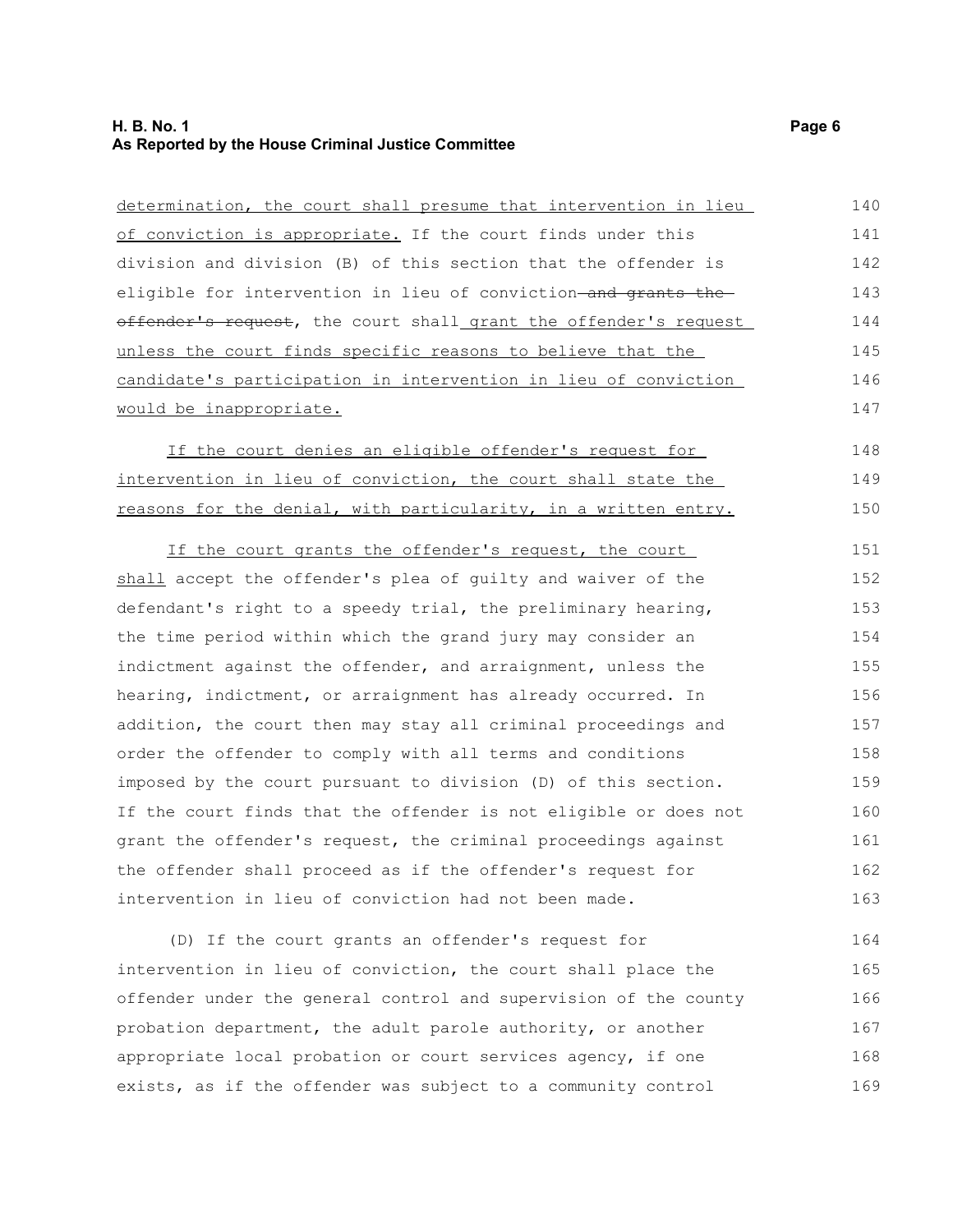#### **H. B. No. 1 Page 7 As Reported by the House Criminal Justice Committee**

sanction imposed under section 2929.15, 2929.18, or 2929.25 of the Revised Code. The court shall establish an intervention plan for the offender. The terms and conditions of the intervention plan shall require the offender, for at least one year, but not more than five years, from the date on which the court grants the order of intervention in lieu of conviction, to abstain from the use of illegal drugs and alcohol, to participate in treatment and recovery support services, and to submit to regular random testing for drug and alcohol use and may include any other treatment terms and conditions, or terms and conditions similar to community control sanctions, which may include community service or restitution, that are ordered by the court. 170 171 172 173 174 175 176 177 178 179 180 181 182

(E) If the court grants an offender's request for intervention in lieu of conviction and the court finds that the offender has successfully completed the intervention plan for the offender, including the requirement that the offender abstain from using illegal drugs and alcohol for a period of at least one year, but not more than five years, from the date on which the court granted the order of intervention in lieu of conviction, the requirement that the offender participate in treatment and recovery support services, and all other terms and conditions ordered by the court, the court shall dismiss the proceedings against the offender. Successful completion of the intervention plan and period of abstinence under this section shall be without adjudication of guilt and is not a criminal conviction for purposes of any disqualification or disability imposed by law and upon conviction of a crime, and the court may order the sealing of records related to the offense in question in the manner provided in sections 2953.31 to 2953.36 of the Revised Code. 183 184 185 186 187 188 189 190 191 192 193 194 195 196 197 198 199 200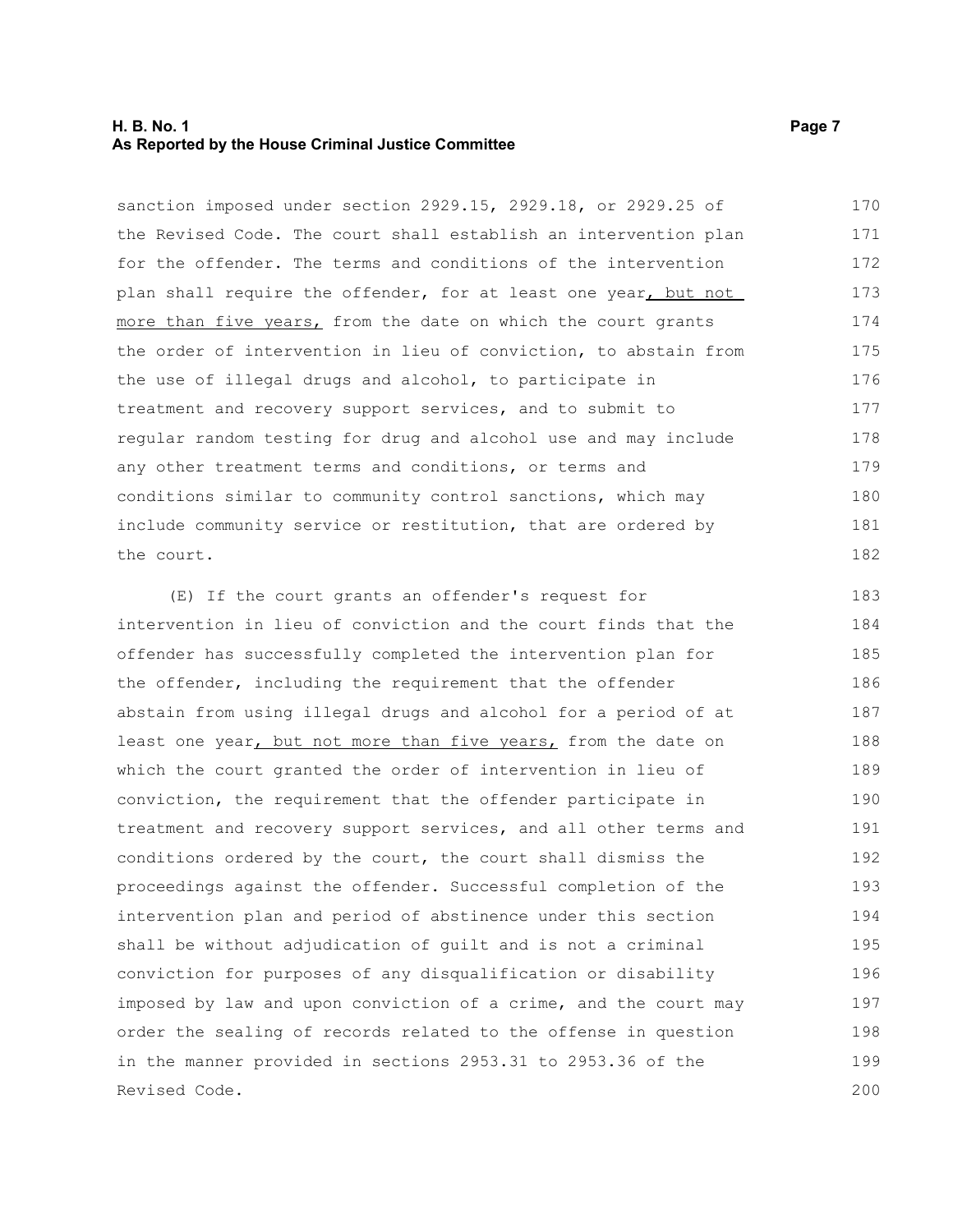#### **H. B. No. 1 Page 8 As Reported by the House Criminal Justice Committee**

(F) If the court grants an offender's request for intervention in lieu of conviction and the offender fails to comply with any term or condition imposed as part of the intervention plan for the offender, the supervising authority for the offender promptly shall advise the court of this failure, and the court shall hold a hearing to determine whether the offender failed to comply with any term or condition imposed as part of the plan. If the court determines that the offender has failed to comply with any of those terms and conditions, it may continue the offender on intervention in lieu of conviction, continue the offender on intervention in lieu of conviction with additional terms, conditions, and sanctions, or enter a finding of guilty and impose an appropriate sanction under Chapter 2929. of the Revised Code. If the court sentences the offender to a prison term, the court, after consulting with the department of rehabilitation and correction regarding the availability of services, may order continued court-supervised activity and treatment of the offender during the prison term and, upon consideration of reports received from the department concerning the offender's progress in the program of activity and treatment, may consider judicial release under section 2929.20 of the Revised Code. 201 202 203 204 205 206 207 208 209 210 211 212 213 214 215 216 217 218 219 220 221 222

(G) As used in this section:

(1) "Community addiction services provider" has the same meaning as in section 5119.01 of the Revised Code. 224 225

(2) "Community control sanction" has the same meaning as in section 2929.01 of the Revised Code. 226 227

(3) "Intervention in lieu of conviction" means any courtsupervised activity that complies with this section. 228 229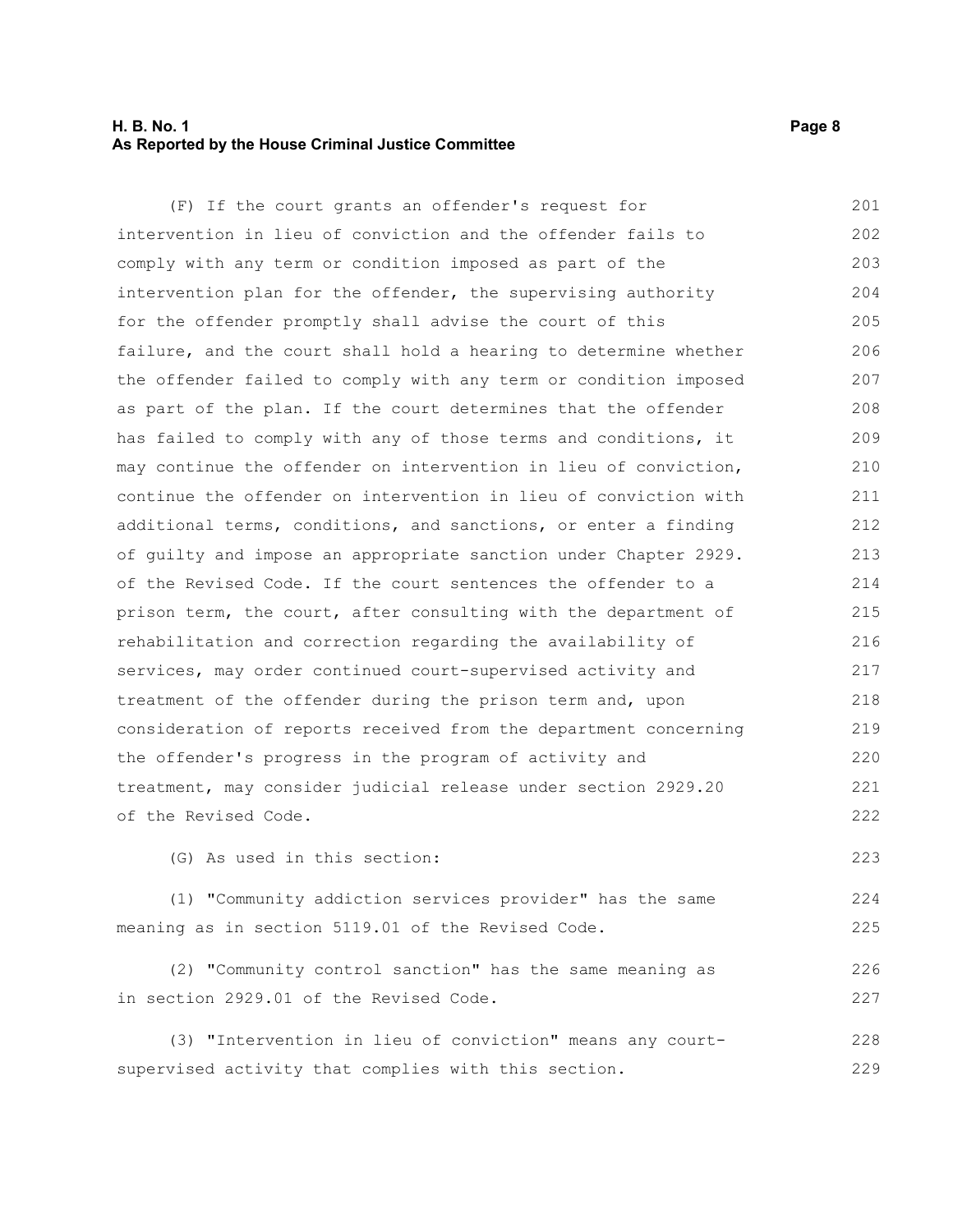## **H. B. No. 1 Page 9 As Reported by the House Criminal Justice Committee**

| section 5123.01 of the Revised Code.                               | 231 |
|--------------------------------------------------------------------|-----|
| (5) "Peace officer" has the same meaning as in section             | 232 |
| 2935.01 of the Revised Code.                                       | 233 |
| (6) "Mental illness" and "psychiatrist" have the same              | 234 |
| meanings as in section 5122.01 of the Revised Code.                | 235 |
| (7) "Psychologist" has the same meaning as in section              | 236 |
| 4732.01 of the Revised Code.                                       | 237 |
| (8) "Felony sex offense" means a violation of a section            | 238 |
| contained in Chapter 2907. of the Revised Code that is a felony.   | 239 |
| Sec. 2953.31. As used in sections 2953.31 to 2953.36 of            | 240 |
| the Revised Code:                                                  | 241 |
| (A) (1) "Eligible offender" means either of the following:         | 242 |
| (a) Anyone who has been convicted of one or more offenses $\tau$   | 243 |
| but not more than five felonies, in this state or any other        | 244 |
| jurisdiction, if all of the offenses in this state are felonies    | 245 |
| of the fourth or fifth degree or misdemeanors and none of those    | 246 |
| offenses are an offense of violence or a felony sex offense and    | 247 |
| all of the offenses in another jurisdiction, if committed in       | 248 |
| this state, would be felonies of the fourth or fifth degree or     | 249 |
| misdemeanors and none of those offenses would be an offense of     | 250 |
| violence or a felony sex offense;                                  | 251 |
| (b) Anyone who has been convicted of an offense in this            | 252 |
| state or any other jurisdiction, to whom division (A) (1) (a) of   | 253 |
| this section does not apply, and who has not more than one-two     | 254 |
| felony <del>-conviction</del> _convictions, not more than two-four | 255 |
| misdemeanor convictions, or not more than one-two felony           | 256 |
| eonviction convictions and one two misdemeanor conviction          | 257 |

(4) "Intellectual disability" has the same meaning as in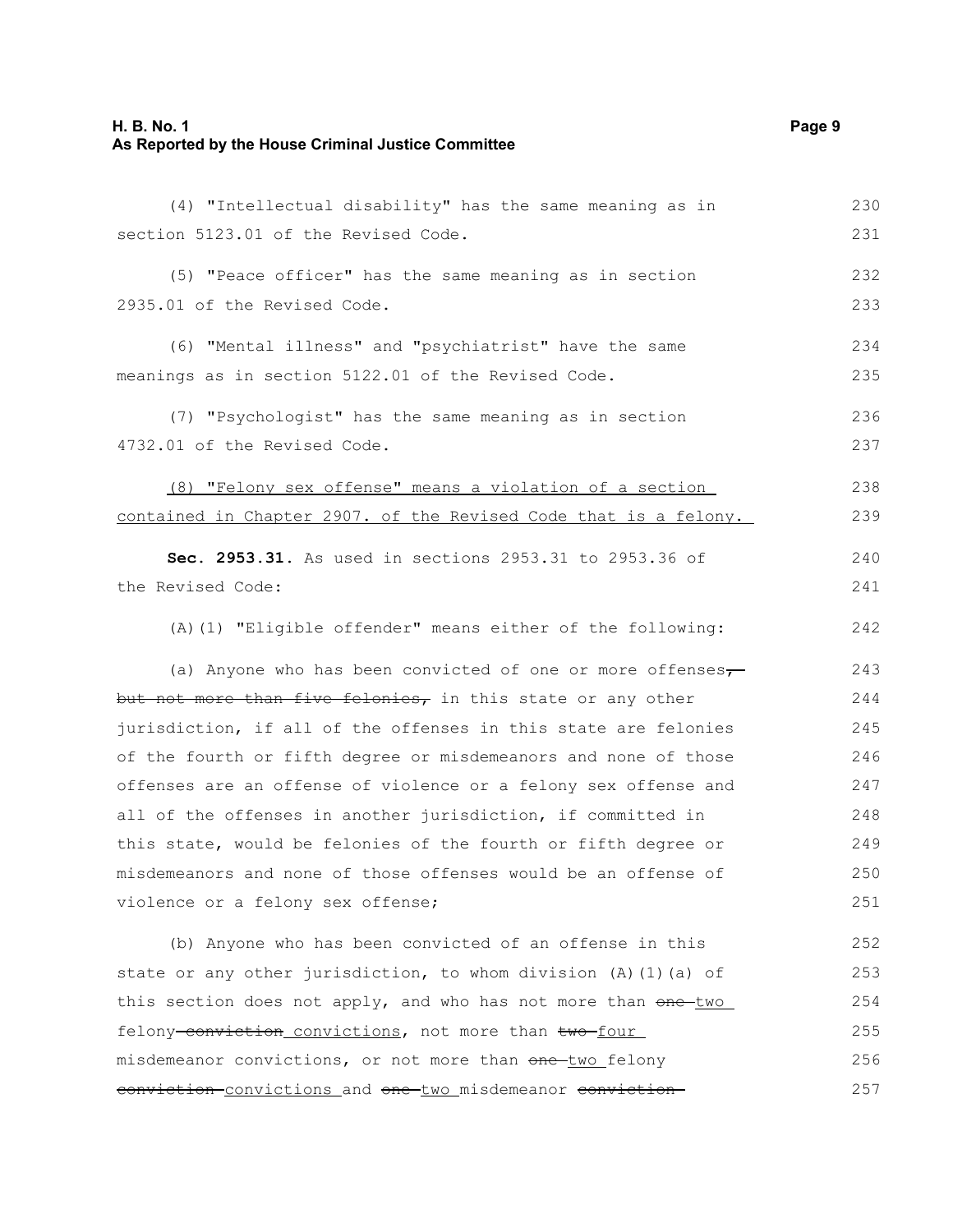#### **H. B. No. 1 Page 10 As Reported by the House Criminal Justice Committee**

convictions in this state or any other jurisdiction. The conviction that is requested to be sealed shall be a conviction that is eligible for sealing as provided in section 2953.36 of the Revised Code. When two or more convictions result from or are connected with the same act or result from offenses committed at the same time, they shall be counted as one conviction. When two or three convictions result from the same indictment, information, or complaint, from the same plea of guilty, or from the same official proceeding, and result from related criminal acts that were committed within a three-month period but do not result from the same act or from offenses committed at the same time, they shall be counted as one conviction, provided that a court may decide as provided in division (C)(1)(a) of section 2953.32 of the Revised Code that it is not in the public interest for the two or three convictions to be counted as one conviction. 258 259 260 261 262 263 264 265 266 267 268 269 270 271 272 273

(2) For purposes of, and except as otherwise provided in, division (A)(1)(b) of this section, a conviction for a minor misdemeanor, for a violation of any section in Chapter 4507., 4510., 4511., 4513., or 4549. of the Revised Code, or for a violation of a municipal ordinance that is substantially similar to any section in those chapters is not a conviction. However, a conviction for a violation of section 4511.19, 4511.251, 4549.02, 4549.021, 4549.03, 4549.042, or 4549.62 or sections 4549.41 to 4549.46 of the Revised Code, for a violation of section 4510.11 or 4510.14 of the Revised Code that is based upon the offender's operation of a vehicle during a suspension imposed under section 4511.191 or 4511.196 of the Revised Code, for a violation of a substantially equivalent municipal ordinance, for a felony violation of Title XLV of the Revised Code, or for a violation of a substantially equivalent former 274 275 276 277 278 279 280 281 282 283 284 285 286 287 288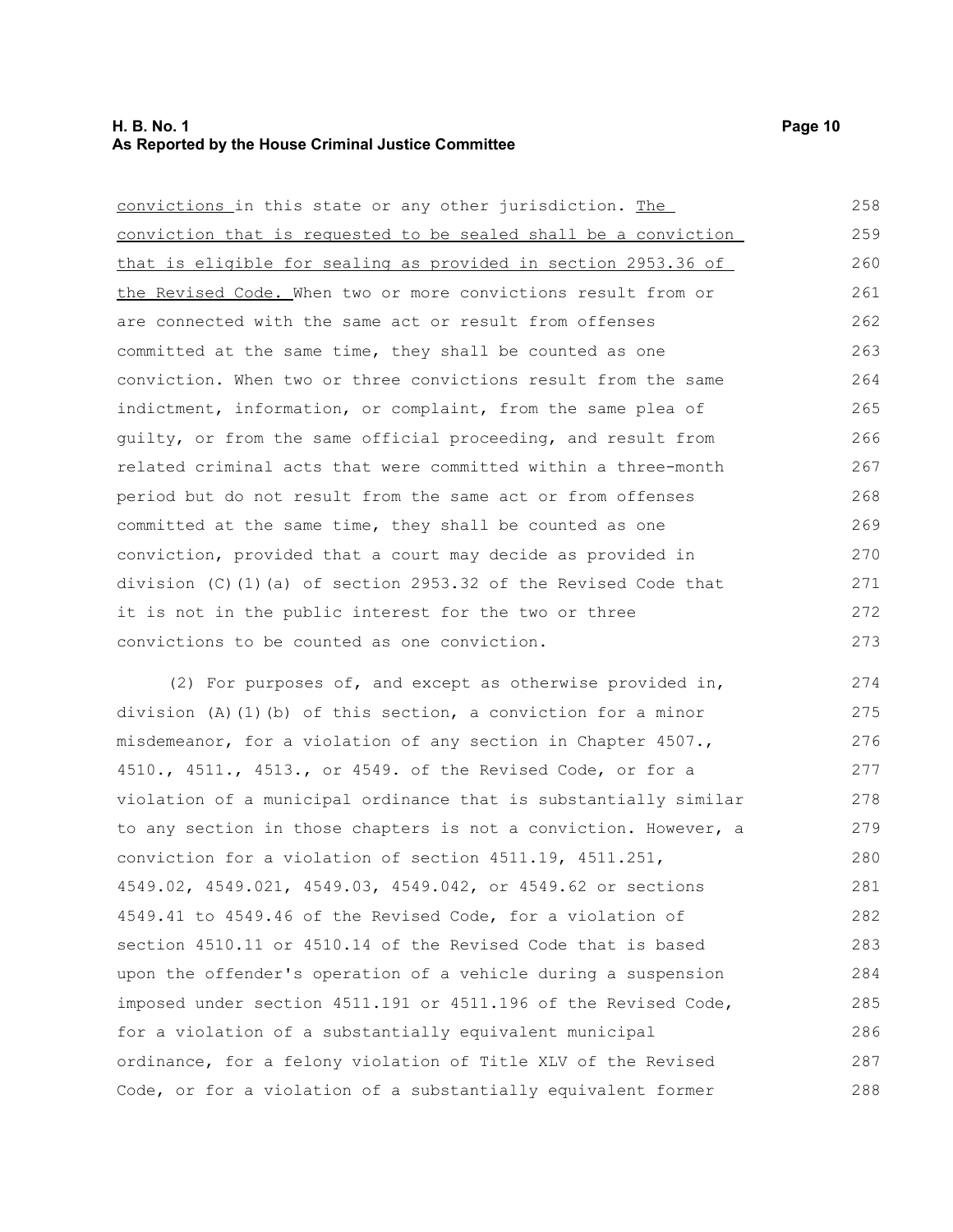#### **H. B. No. 1 Page 11 As Reported by the House Criminal Justice Committee**

| law of this state or former municipal ordinance shall be        | 289 |
|-----------------------------------------------------------------|-----|
| considered a conviction.                                        | 290 |
|                                                                 |     |
| (B) "Prosecutor" means the county prosecuting attorney,         | 291 |
| city director of law, village solicitor, or similar chief legal | 292 |
| officer, who has the authority to prosecute a criminal case in  | 293 |
| the court in which the case is filed.                           | 294 |
| (C) "Bail forfeiture" means the forfeiture of bail by a         | 295 |
| defendant who is arrested for the commission of a misdemeanor,  | 296 |
| other than a defendant in a traffic case as defined in Traffic  | 297 |
| Rule 2, if the forfeiture is pursuant to an agreement with the  | 298 |
| court and prosecutor in the case.                               | 299 |
| (D) "Official records" has the same meaning as in division      | 300 |
| (D) of section 2953.51 of the Revised Code.                     | 301 |
| (E) "Official proceeding" has the same meaning as in            | 302 |
| section 2921.01 of the Revised Code.                            | 303 |
| (F) "Community control sanction" has the same meaning as        | 304 |
|                                                                 | 305 |
| in section 2929.01 of the Revised Code.                         |     |
|                                                                 |     |

(G) "Post-release control" and "post-release control sanction" have the same meanings as in section 2967.01 of the Revised Code. 306 307 308

(H) "DNA database," "DNA record," and "law enforcement agency" have the same meanings as in section 109.573 of the Revised Code. 309 310 311

(I) "Fingerprints filed for record" means any fingerprints obtained by the superintendent of the bureau of criminal identification and investigation pursuant to sections 109.57 and 109.571 of the Revised Code. 312 313 314 315

**Sec. 2953.32.** (A)(1) Except as provided in section 2953.61 316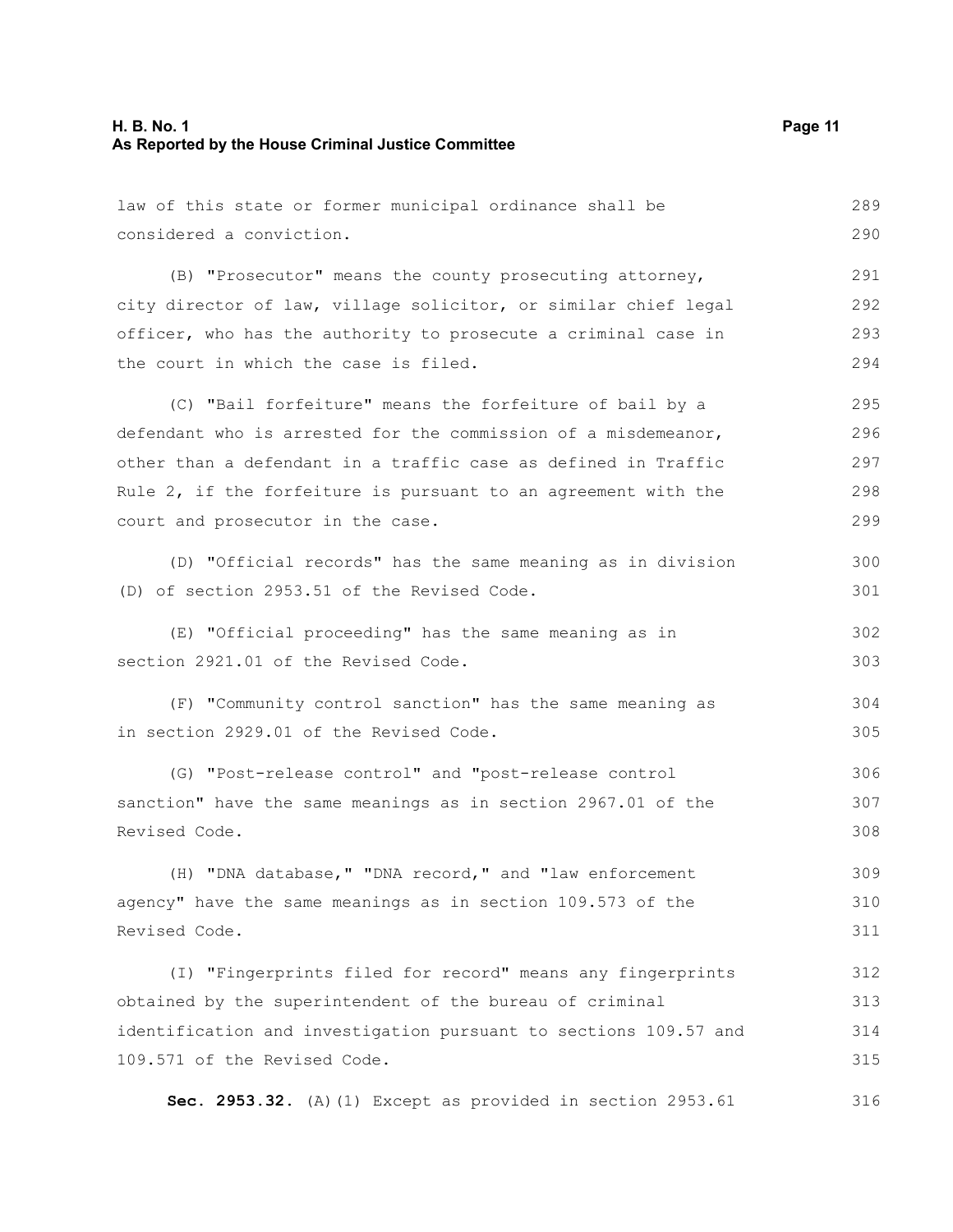#### **H. B. No. 1 Page 12 As Reported by the House Criminal Justice Committee**

of the Revised Code, an eligible offender may apply to the sentencing court if convicted in this state, or to a court of common pleas if convicted in another state or in a federal court, for the sealing of the record of the case that pertains to the conviction, except for convictions listed under section 2953.36 of the Revised Code. Application may be made at one of the following times: 317 318 319 320 321 322 323

(a) At the expiration of three years after the offender's final discharge if convicted of one a felony of the third degree; 324 325 326

(b) When division  $(A)$   $(1)$   $(a)$  of section 2953.31 of the Revised Code applies to the offender, at the expiration of fouryears after the offender's final discharge if convicted of two felonies, or at the expiration of five years after final discharge if convicted of three, four, or five felonies; 327 328 329 330 331

(c) At the expiration of one year after the offender's final discharge if convicted of a felony of the fourth or fifth degree or a misdemeanor.

(2) Any person who has been arrested for any misdemeanor offense and who has effected a bail forfeiture for the offense charged may apply to the court in which the misdemeanor criminal case was pending when bail was forfeited for the sealing of the record of the case that pertains to the charge. Except as provided in section 2953.61 of the Revised Code, the application may be filed at any time after the expiration of one year from the date on which the bail forfeiture was entered upon the minutes of the court or the journal, whichever entry occurs first. 335 336 337 338 339 340 341 342 343 344

(B) Upon the filing of an application under this section,

332 333 334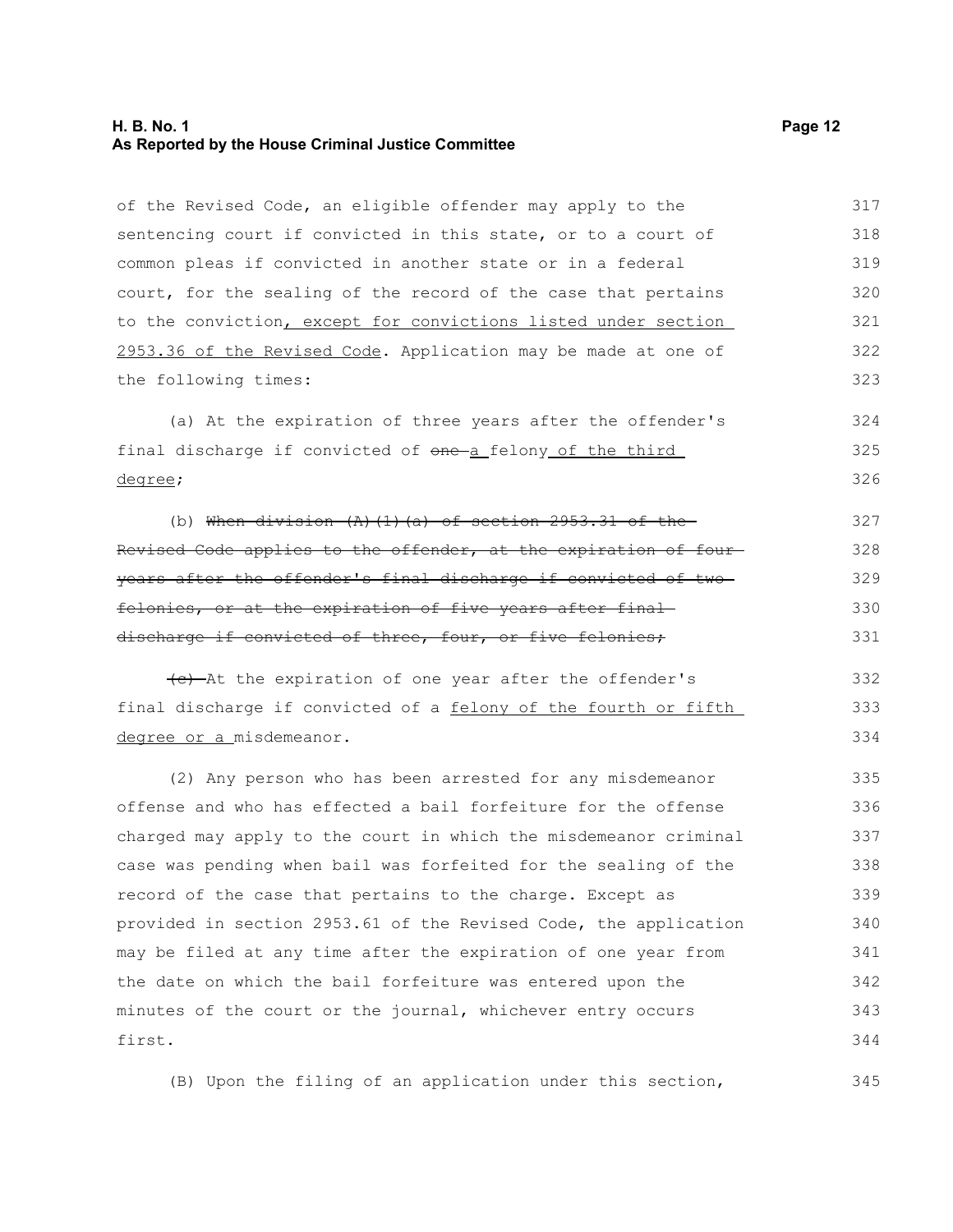#### **H. B. No. 1 Page 13 As Reported by the House Criminal Justice Committee**

the court shall set a date for a hearing and shall notify the prosecutor for the case of the hearing on the application. The prosecutor may object to the granting of the application by filing an objection with the court prior to the date set for the hearing. The prosecutor shall specify in the objection the reasons for believing a denial of the application is justified. The court shall direct its regular probation officer, a state probation officer, or the department of probation of the county in which the applicant resides to make inquiries and written reports as the court requires concerning the applicant. The probation officer or county department of probation that the court directs to make inquiries concerning the applicant shall determine whether or not the applicant was fingerprinted at the time of arrest or under section 109.60 of the Revised Code. If the applicant was so fingerprinted, the probation officer or county department of probation shall include with the written report a record of the applicant's fingerprints. If the applicant was convicted of or pleaded guilty to a violation of division (A)(2) or (B) of section 2919.21 of the Revised Code, the probation officer or county department of probation that the court directed to make inquiries concerning the applicant shall contact the child support enforcement agency enforcing the applicant's obligations under the child support order to inquire about the offender's compliance with the child support order. 346 347 348 349 350 351 352 353 354 355 356 357 358 359 360 361 362 363 364 365 366 367 368 369

(C)(1) The court shall do each of the following:

(a) Determine whether the applicant is an eligible offender or whether the forfeiture of bail was agreed to by the applicant and the prosecutor in the case. If the applicant applies as an eligible offender pursuant to division (A)(1) of this section and has two or three convictions that result from the same indictment, information, or complaint, from the same 371 372 373 374 375 376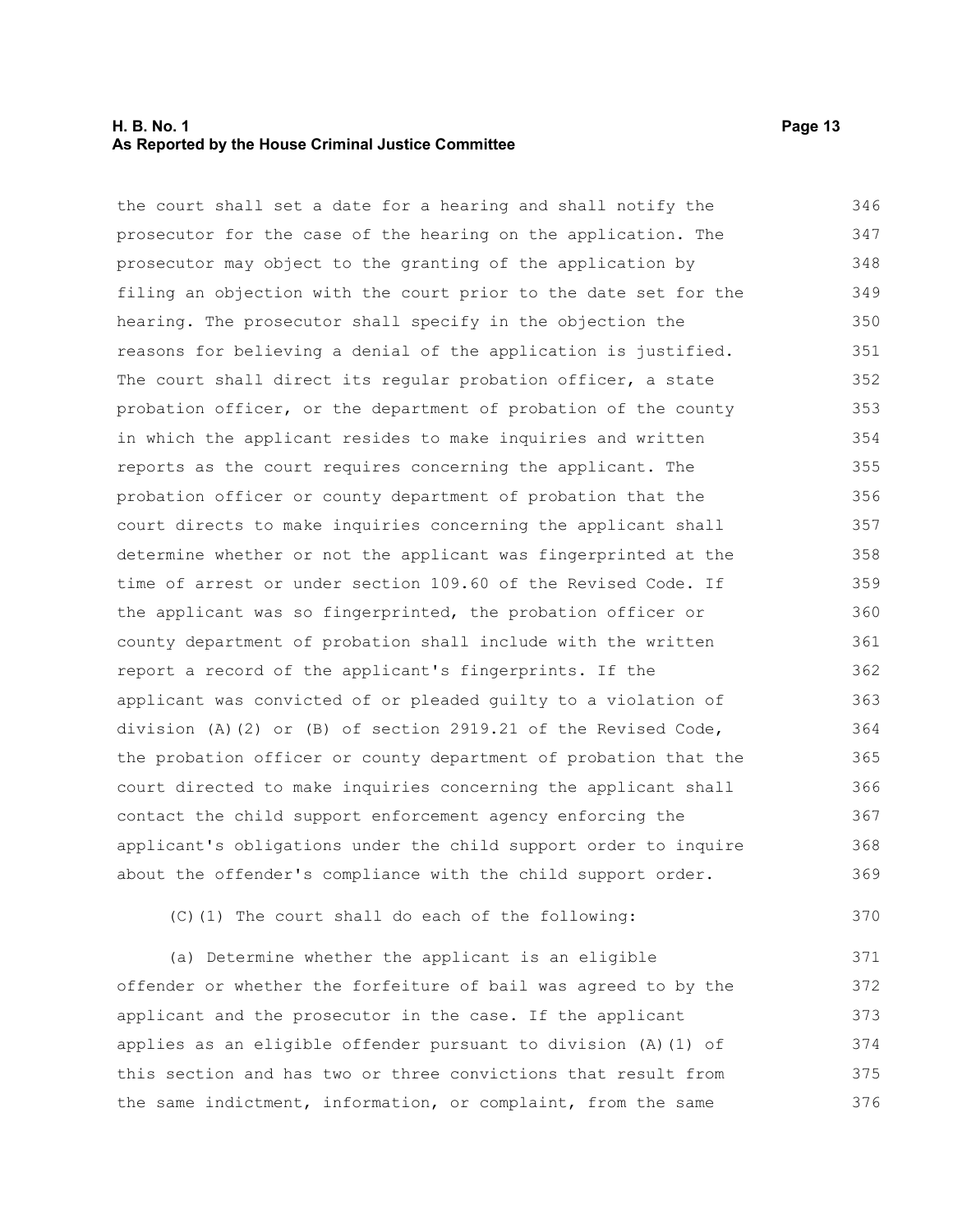#### **H. B. No. 1 Page 14 As Reported by the House Criminal Justice Committee**

plea of guilty, or from the same official proceeding, and result from related criminal acts that were committed within a threemonth period but do not result from the same act or from offenses committed at the same time, in making its determination under this division, the court initially shall determine whether it is not in the public interest for the two or three convictions to be counted as one conviction. If the court determines that it is not in the public interest for the two or three convictions to be counted as one conviction, the court shall determine that the applicant is not an eligible offender; if the court does not make that determination, the court shall determine that the offender is an eligible offender. (b) Determine whether criminal proceedings are pending against the applicant; (c) If the applicant is an eligible offender who applies pursuant to division (A)(1) of this section, determine whether 377 378 379 380 381 382 383 384 385 386 387 388 389 390 391 392

the applicant has been rehabilitated to the satisfaction of the court; 393 394

(d) If the prosecutor has filed an objection in accordance with division (B) of this section, consider the reasons against granting the application specified by the prosecutor in the objection; 395 396

(e) Weigh the interests of the applicant in having the records pertaining to the applicant's conviction or bail forfeiture sealed against the legitimate needs, if any, of the government to maintain those records. 399 400 401 402

(2) If the court determines, after complying with division (C)(1) of this section, that the applicant is an eligible offender or the subject of a bail forfeiture, that no criminal 403 404 405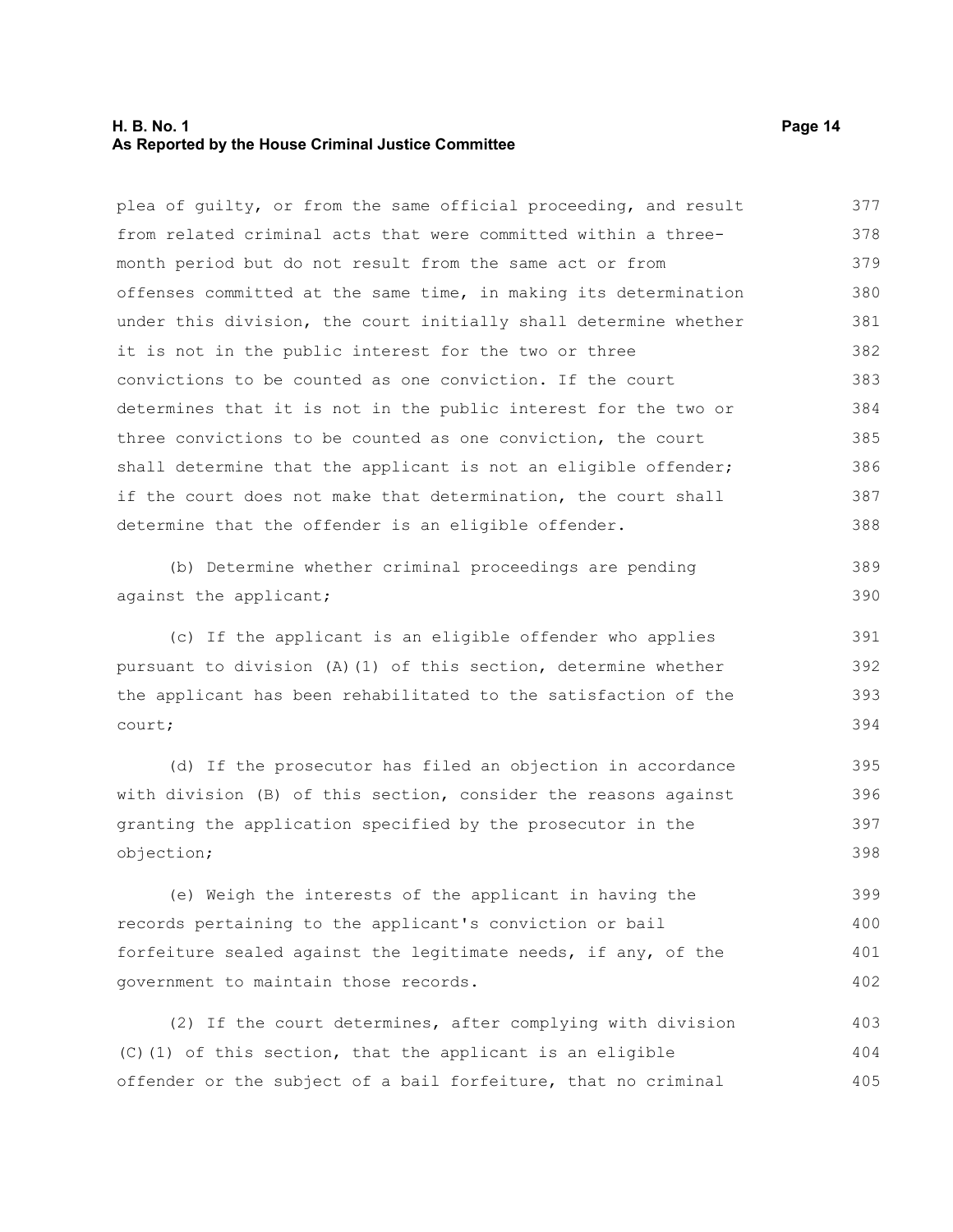#### **H. B. No. 1 Page 15 As Reported by the House Criminal Justice Committee**

proceeding is pending against the applicant, that the interests of the applicant in having the records pertaining to the applicant's conviction or bail forfeiture sealed are not outweighed by any legitimate governmental needs to maintain those records, and that the rehabilitation of an applicant who is an eligible offender applying pursuant to division (A)(1) of this section has been attained to the satisfaction of the court, the court, except as provided in division (C)(4), (G), (H), or (I) of this section, shall order all official records of the case that pertain to the conviction or bail forfeiture sealed and, except as provided in division (F) of this section, all index references to the case that pertain to the conviction or bail forfeiture deleted and, in the case of bail forfeitures, shall dismiss the charges in the case. The proceedings in the case that pertain to the conviction or bail forfeiture shall be considered not to have occurred and the conviction or bail forfeiture of the person who is the subject of the proceedings shall be sealed, except that upon conviction of a subsequent offense, the sealed record of prior conviction or bail forfeiture may be considered by the court in determining the sentence or other appropriate disposition, including the relief provided for in sections 2953.31 to 2953.33 of the Revised Code. (3) An applicant may request the sealing of the records of more than one case in a single application under this section. 406 407 408 409 410 411 412 413 414 415 416 417 418 419 420 421 422 423 424 425 426 427 428 429

Upon the filing of an application under this section, the applicant, unless indigent, shall pay a fee of fifty dollars, regardless of the number of records the application requests to have sealed. The court shall pay thirty dollars of the fee into the state treasury. It shall pay twenty dollars of the fee into the county general revenue fund if the sealed conviction or bail forfeiture was pursuant to a state statute, or into the general 430 431 432 433 434 435 436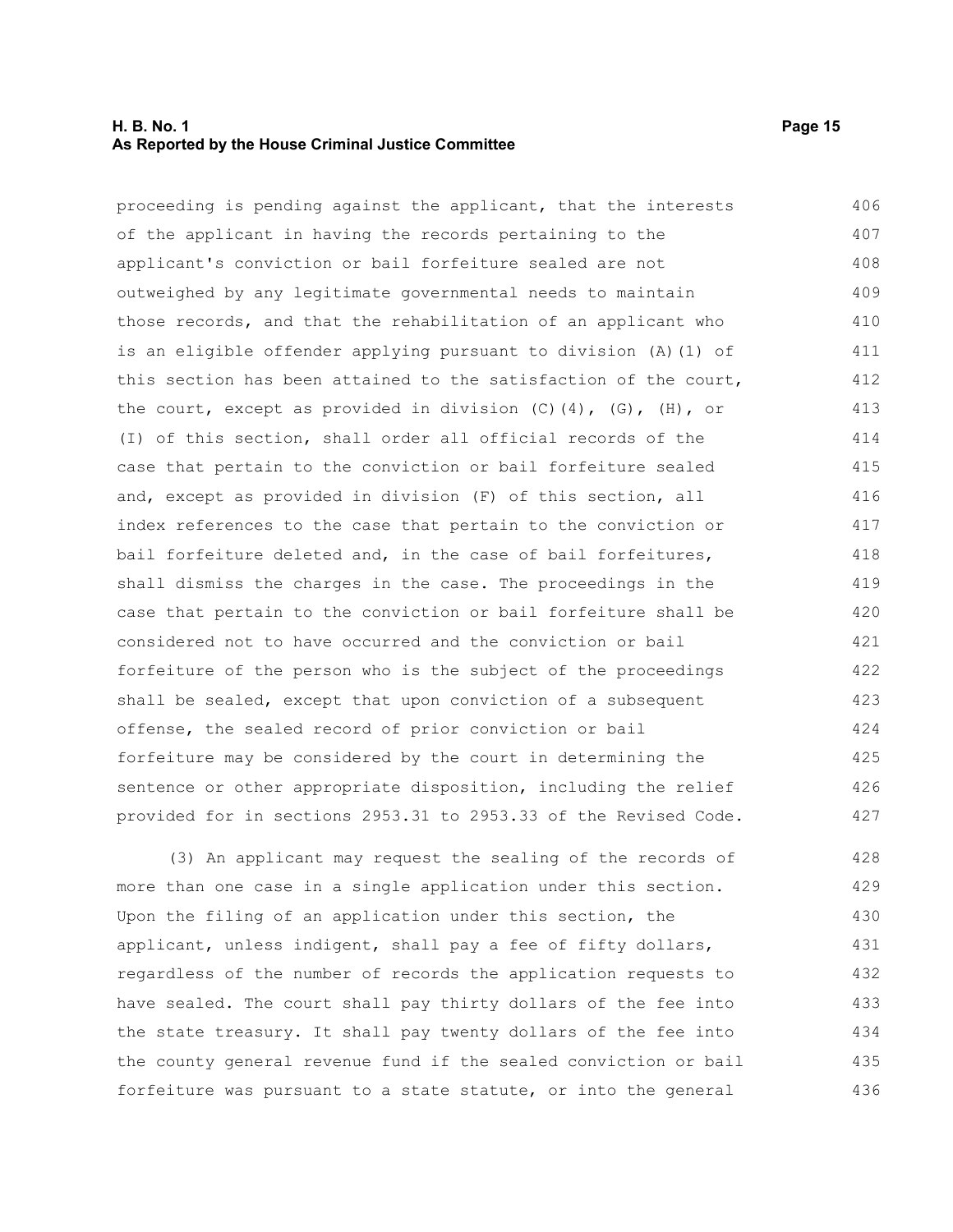revenue fund of the municipal corporation involved if the sealed conviction or bail forfeiture was pursuant to a municipal ordinance. 437 438 439

(4) If the court orders the official records pertaining to the case sealed, the court shall do one of the following: 440 441

(a) If the applicant was fingerprinted at the time of arrest or under section 109.60 of the Revised Code and the record of the applicant's fingerprints was provided to the court under division (B) of this section, forward a copy of the sealing order and the record of the applicant's fingerprints to the bureau of criminal identification and investigation. 442 443 444 445 446 447

(b) If the applicant was not fingerprinted at the time of arrest or under section 109.60 of the Revised Code, or the record of the applicant's fingerprints was not provided to the court under division (B) of this section, but fingerprinting was required for the offense, order the applicant to appear before a sheriff to have the applicant's fingerprints taken according to the fingerprint system of identification on the forms furnished by the superintendent of the bureau of criminal identification and investigation. The sheriff shall forward the applicant's fingerprints to the court. The court shall forward the applicant's fingerprints and a copy of the sealing order to the bureau of criminal identification and investigation. 448 449 450 451 452 453 454 455 456 457 458 459

Failure of the court to order fingerprints at the time of sealing does not constitute a reversible error. 460 461

(D) Inspection of the sealed records included in the order may be made only by the following persons or for the following purposes: 462 463 464

(1) By a law enforcement officer or prosecutor, or the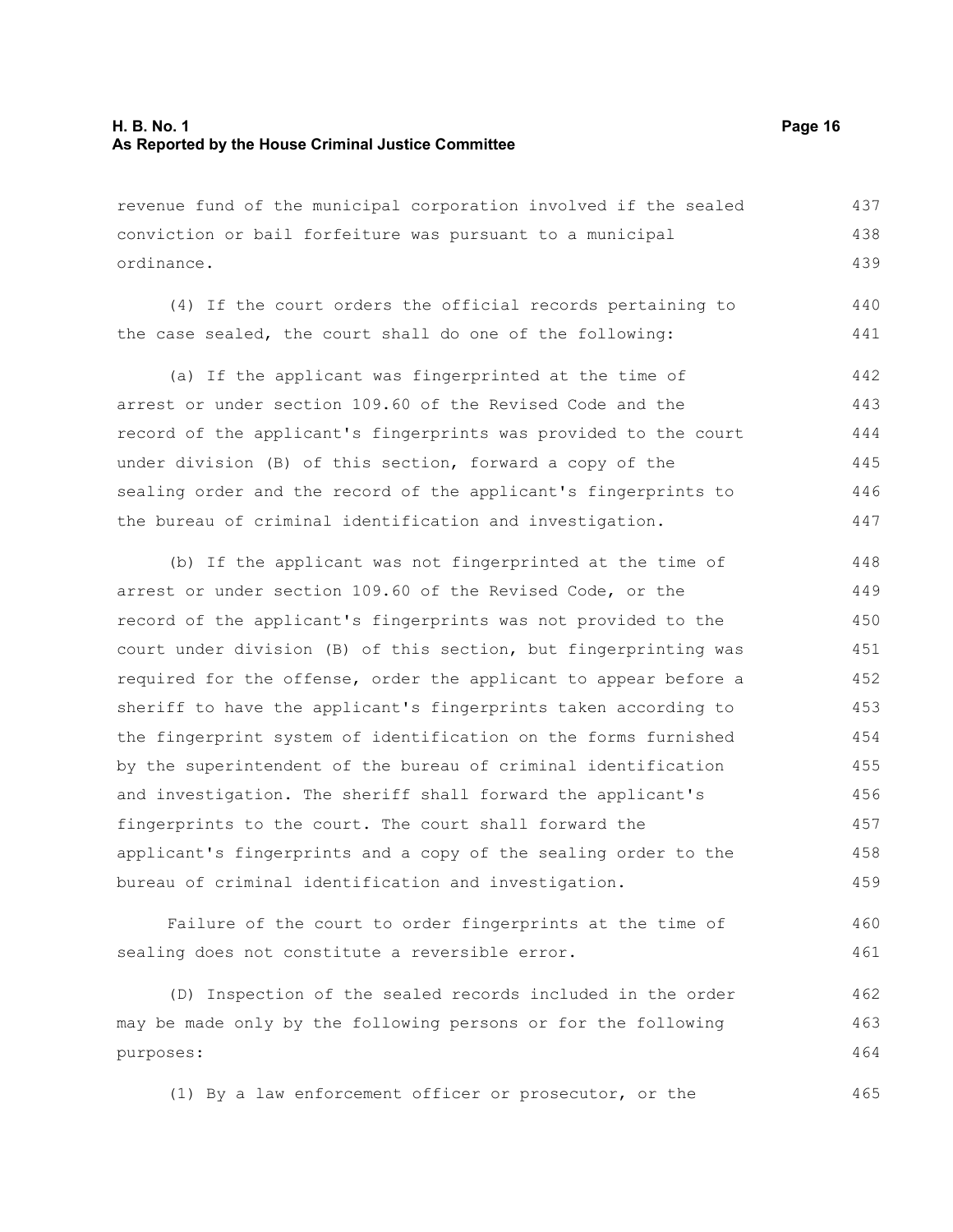#### **H. B. No. 1 Page 17 As Reported by the House Criminal Justice Committee**

assistants of either, to determine whether the nature and character of the offense with which a person is to be charged would be affected by virtue of the person's previously having been convicted of a crime; 466 467 468 469

(2) By the parole or probation officer of the person who is the subject of the records, for the exclusive use of the officer in supervising the person while on parole or under a community control sanction or a post-release control sanction, and in making inquiries and written reports as requested by the court or adult parole authority; 470 471 472 473 474 475

(3) Upon application by the person who is the subject of the records, by the persons named in the application; 476 477

(4) By a law enforcement officer who was involved in the case, for use in the officer's defense of a civil action arising out of the officer's involvement in that case; 478 479 480

(5) By a prosecuting attorney or the prosecuting attorney's assistants, to determine a defendant's eligibility to enter a pre-trial diversion program established pursuant to section 2935.36 of the Revised Code; 481 482 483 484

(6) By any law enforcement agency or any authorized employee of a law enforcement agency or by the department of rehabilitation and correction or department of youth services as part of a background investigation of a person who applies for employment with the agency or with the department; 485 486 487 488 489

(7) By any law enforcement agency or any authorized employee of a law enforcement agency, for the purposes set forth in, and in the manner provided in, section 2953.321 of the Revised Code; 490 491 492 493

(8) By the bureau of criminal identification and 494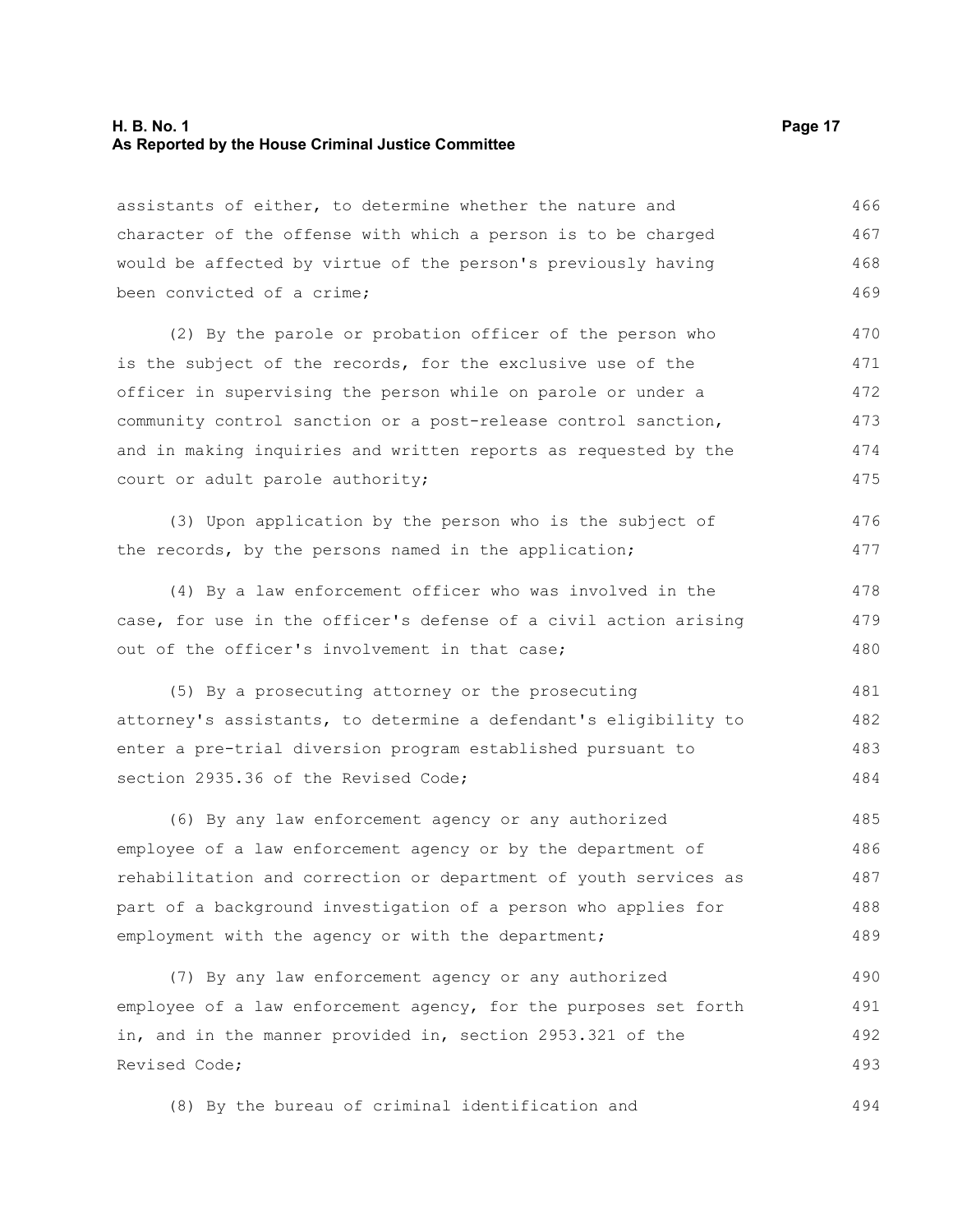#### **H. B. No. 1 Page 18 As Reported by the House Criminal Justice Committee**

investigation or any authorized employee of the bureau for the purpose of providing information to a board or person pursuant to division (F) or (G) of section 109.57 of the Revised Code; 495 496 497

(9) By the bureau of criminal identification and investigation or any authorized employee of the bureau for the purpose of performing a criminal history records check on a person to whom a certificate as prescribed in section 109.77 of the Revised Code is to be awarded; 498 499 500 501 502

(10) By the bureau of criminal identification and investigation or any authorized employee of the bureau for the purpose of conducting a criminal records check of an individual pursuant to division (B) of section 109.572 of the Revised Code that was requested pursuant to any of the sections identified in division (B)(1) of that section; 503 504 505 506 507 508

(11) By the bureau of criminal identification and investigation, an authorized employee of the bureau, a sheriff, or an authorized employee of a sheriff in connection with a criminal records check described in section 311.41 of the Revised Code; 509 510 511 512 513

(12) By the attorney general or an authorized employee of the attorney general or a court for purposes of determining a person's classification pursuant to Chapter 2950. of the Revised Code; 514 515 516 517

(13) By a court, the registrar of motor vehicles, a prosecuting attorney or the prosecuting attorney's assistants, or a law enforcement officer for the purpose of assessing points against a person under section 4510.036 of the Revised Code or for taking action with regard to points assessed. 518 519 520 521 522

When the nature and character of the offense with which a 523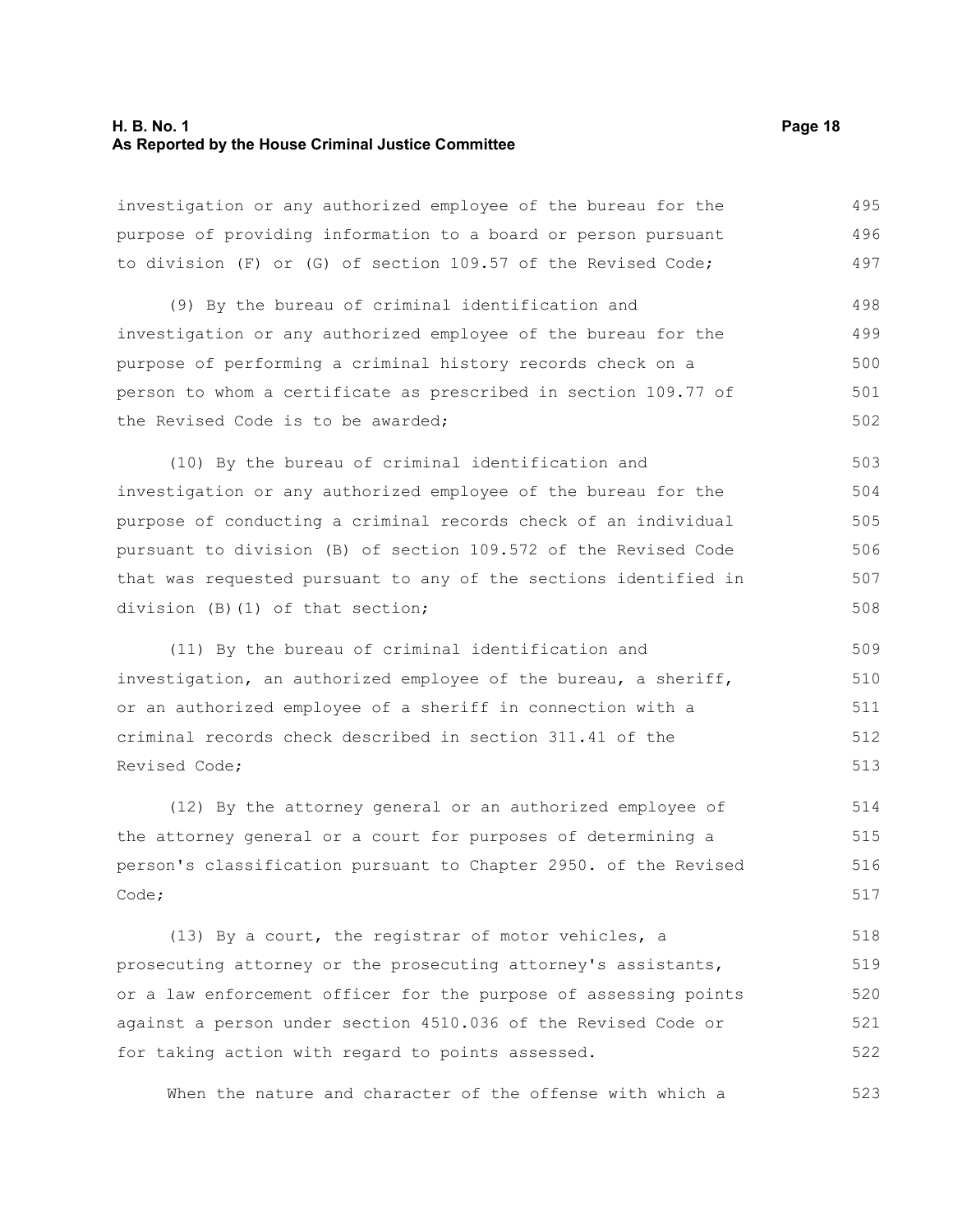person is to be charged would be affected by the information, it may be used for the purpose of charging the person with an offense. 524 525 526

(E) In any criminal proceeding, proof of any otherwise admissible prior conviction may be introduced and proved, notwithstanding the fact that for any such prior conviction an order of sealing previously was issued pursuant to sections 2953.31 to 2953.36 of the Revised Code. 527 528 529 530 531

(F) The person or governmental agency, office, or department that maintains sealed records pertaining to convictions or bail forfeitures that have been sealed pursuant to this section may maintain a manual or computerized index to the sealed records. The index shall contain only the name of, and alphanumeric identifiers that relate to, the persons who are the subject of the sealed records, the word "sealed," and the name of the person, agency, office, or department that has custody of the sealed records, and shall not contain the name of the crime committed. The index shall be made available by the person who has custody of the sealed records only for the purposes set forth in divisions (C), (D), and (E) of this section. 532 533 534 535 536 537 538 539 540 541 542 543 544

(G) Notwithstanding any provision of this section or section 2953.33 of the Revised Code that requires otherwise, a board of education of a city, local, exempted village, or joint vocational school district that maintains records of an individual who has been permanently excluded under sections 3301.121 and 3313.662 of the Revised Code is permitted to maintain records regarding a conviction that was used as the basis for the individual's permanent exclusion, regardless of a court order to seal the record. An order issued under this 545 546 547 548 549 550 551 552 553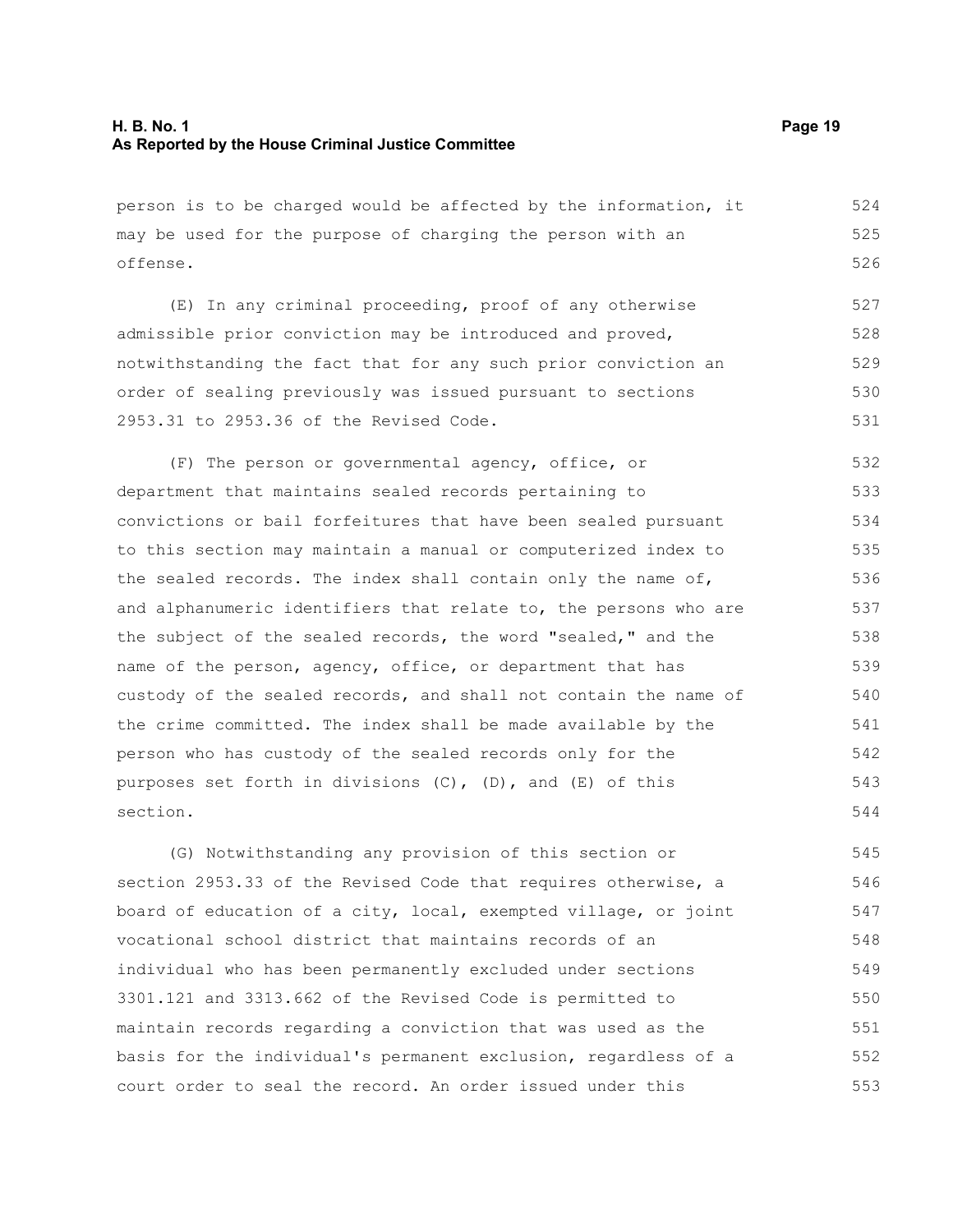#### **H. B. No. 1 Page 20 As Reported by the House Criminal Justice Committee**

section to seal the record of a conviction does not revoke the adjudication order of the superintendent of public instruction to permanently exclude the individual who is the subject of the sealing order. An order issued under this section to seal the record of a conviction of an individual may be presented to a district superintendent as evidence to support the contention that the superintendent should recommend that the permanent exclusion of the individual who is the subject of the sealing order be revoked. Except as otherwise authorized by this division and sections 3301.121 and 3313.662 of the Revised Code, any school employee in possession of or having access to the sealed conviction records of an individual that were the basis of a permanent exclusion of the individual is subject to section 2953.35 of the Revised Code. 554 555 556 557 558 559 560 561 562 563 564 565 566 567

(H) For purposes of sections 2953.31 to 2953.36 of the Revised Code, DNA records collected in the DNA database and fingerprints filed for record by the superintendent of the bureau of criminal identification and investigation shall not be sealed unless the superintendent receives a certified copy of a final court order establishing that the offender's conviction has been overturned. For purposes of this section, a court order is not "final" if time remains for an appeal or application for discretionary review with respect to the order. 568 569 570 571 572 573 574 575 576

(I) The sealing of a record under this section does not affect the assessment of points under section 4510.036 of the Revised Code and does not erase points assessed against a person as a result of the sealed record. 577 578 579 580

**Section 2.** That existing sections 2951.041, 2953.31, and 2953.32 of the Revised Code are hereby repealed. 581 582

**Section 3.** Section 2951.041 of the Revised Code is 583